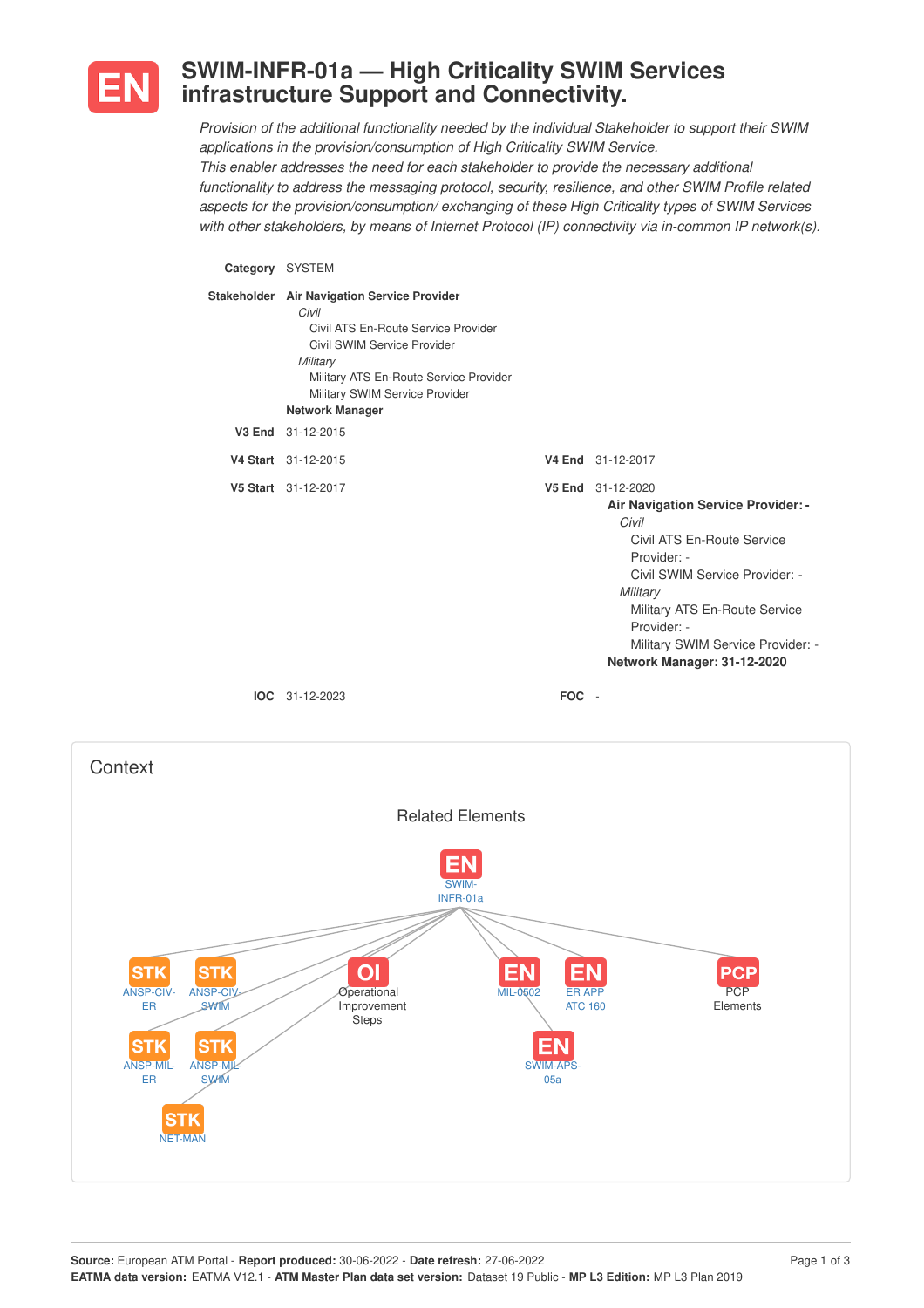| Code          |                    |  |                |                |  | Benefits start date (IOC) - Full benefit date (FOC)                           |  |  |  |  |  |  |  |  |
|---------------|--------------------|--|----------------|----------------|--|-------------------------------------------------------------------------------|--|--|--|--|--|--|--|--|
|               |                    |  |                |                |  | 15 16 17 18 19 20 21 22 23 24 25 26 27 28 29 30 31 32 33 34 35 36 37 38 39 40 |  |  |  |  |  |  |  |  |
|               | SWIM-INFR-01a      |  | V <sub>4</sub> | V <sub>5</sub> |  | Δ                                                                             |  |  |  |  |  |  |  |  |
| 숌             | CM-0201-A          |  |                |                |  |                                                                               |  |  |  |  |  |  |  |  |
| ≙             | IS-0901-A          |  |                |                |  |                                                                               |  |  |  |  |  |  |  |  |
| 숌             | <b>POI-0016-IS</b> |  |                |                |  |                                                                               |  |  |  |  |  |  |  |  |
| ≙             | <b>SDM-0216</b>    |  |                |                |  |                                                                               |  |  |  |  |  |  |  |  |
| ≙             | <b>TS-0109</b>     |  |                |                |  |                                                                               |  |  |  |  |  |  |  |  |
| →             | AOM-0500           |  |                |                |  |                                                                               |  |  |  |  |  |  |  |  |
| $\rightarrow$ | AOM-0501           |  |                |                |  |                                                                               |  |  |  |  |  |  |  |  |
| $\rightarrow$ | AOM-0505           |  |                |                |  |                                                                               |  |  |  |  |  |  |  |  |
| $\rightarrow$ | TS-0103            |  |                |                |  |                                                                               |  |  |  |  |  |  |  |  |
| $\rightarrow$ | <b>TS-0305-A</b>   |  |                |                |  |                                                                               |  |  |  |  |  |  |  |  |

| <b>EN</b>            | <b>Dependent Enablers</b> |                                                                                                       |                                      |  |  |  |  |
|----------------------|---------------------------|-------------------------------------------------------------------------------------------------------|--------------------------------------|--|--|--|--|
| Relationship         | Code                      | <b>Title</b>                                                                                          | <b>Related Elements</b>              |  |  |  |  |
| Supporting           | MIL-0502                  | Upgrade of military ground systems to allow bi-directional<br>exchanges with non-military IP networks | OI EN DS<br><b>STK</b><br><b>PCP</b> |  |  |  |  |
| Is synchronised with | ER APP ATC 160            | ATC to ATC Flight Data Exchange Using The Flight<br>Object                                            | OI ENDS<br><b>STK</b><br><b>PCP</b>  |  |  |  |  |
| Deployed with        | SWIM-APS-05a              | Provision and Consumption of Flight Object Sharing<br>services                                        | <b>ENDS</b><br><b>STK</b><br>ASY     |  |  |  |  |